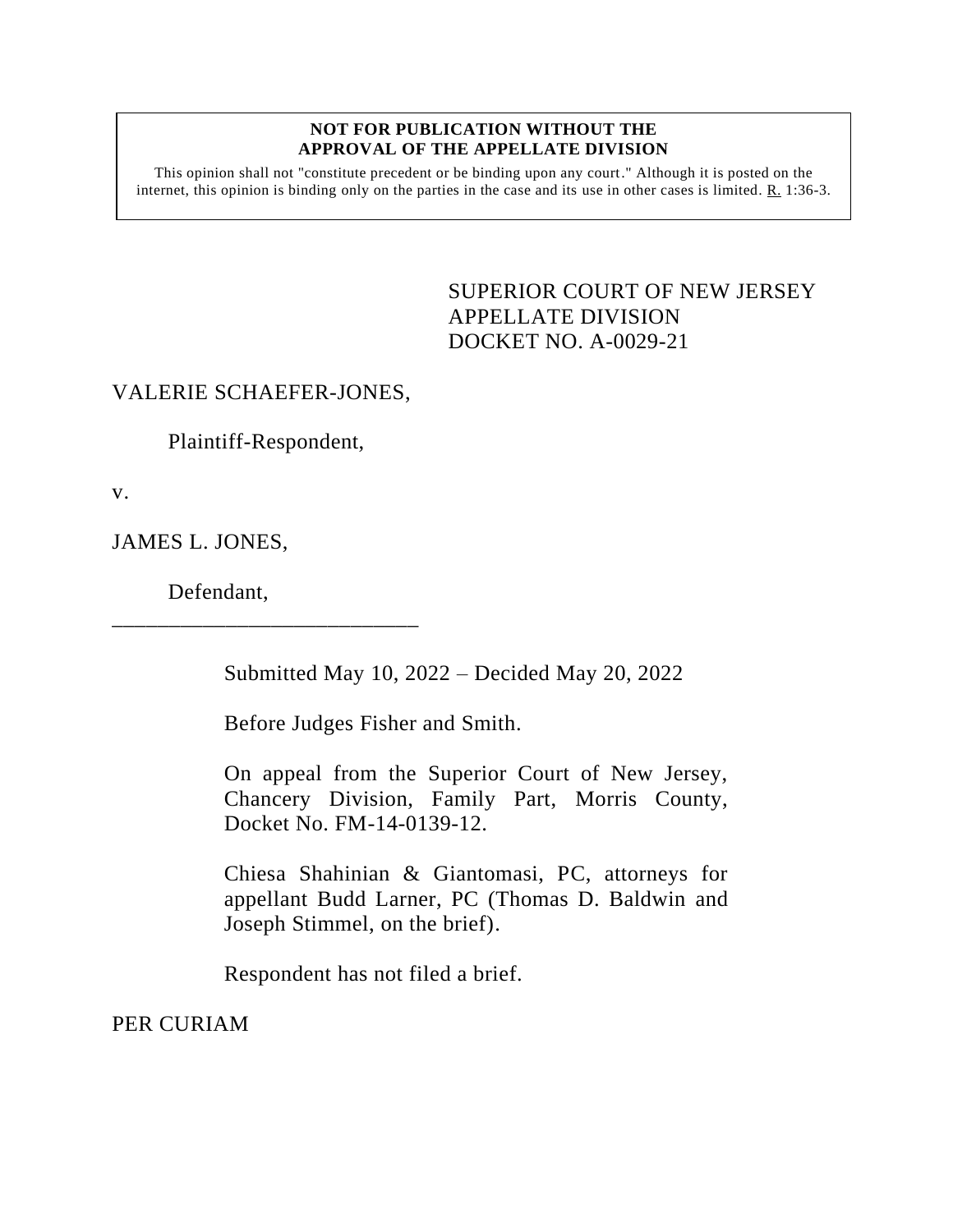In this appeal, we consider whether the motion judge abused his discretion by denying a motion filed by a law firm, which represented plaintiff in a divorce action, that sought an order compelling a sale of the former marital home. We are satisfied the trial judge properly exercised his discretion in denying the motion and, therefore, affirm.

The record before us reveals that Budd Larner, P.C., represented plaintiff Valerie Schaefer-Jones in a divorce action she commenced against her husband, defendant James L. Jones. That matter ended in 2014 with the entry of a dual judgment of divorce. More than a year later, Budd Larner successfully moved to transform its attorney's lien into a \$26,238 money judgment against its former client.

Years later, Budd Larner moved in the trial court for an order compelling a sheriff's sale of the divorced couple's former marital home. In support of its March 2021 motion, Budd Larner referred to little more than the existence of the judgment of divorce and the fact that its former client obtained half the estimated \$640,000 of the net equity in the former marital home. That information was insufficient to support the relief requested, as the motion judge properly held.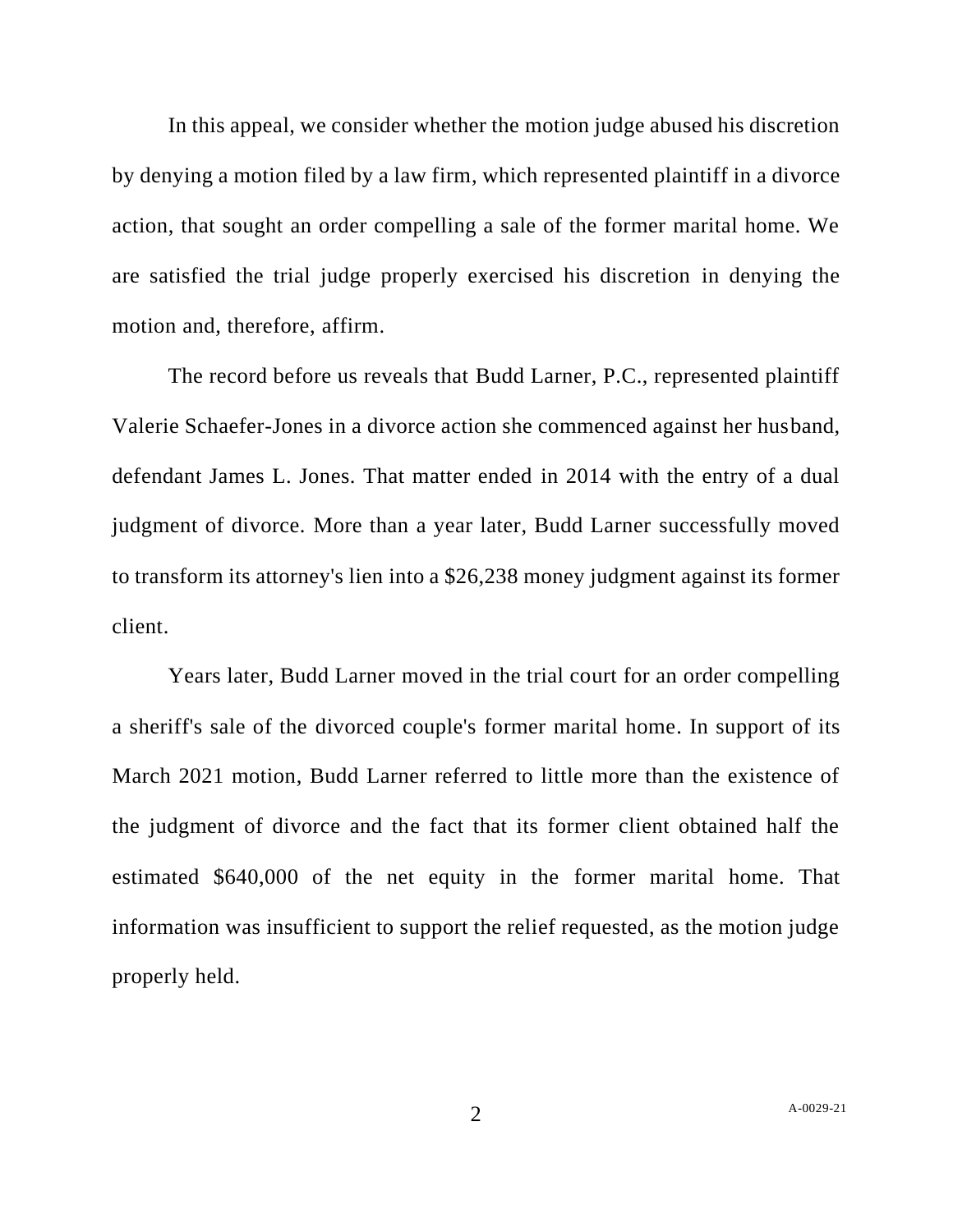First, the November 18, 2014 divorce judgment did not compel a transfer of title to the home to the client. It required instead that the divorced couple first attempt to agree on the home's value and, if they failed to agree by December 10, 2014, the court would appoint a designated appraiser to place a value on the property to which the parties would be bound. According to the divorce judgment, "[o]nce value has been established," Budd Larner's former client would have the right of first refusal to purchase the home. But, if she chose not to exercise that right, the property would be put on the market and sold, and the net proceeds divided by the parties in conformity with the judgment's terms.

While it is conceivable the client ended up the owner of the marital home through the process outlined in the November 2014 judgment, it ain't necessarily so. Indeed, Budd Larner's motion is silent about one essential fact: whether their former client is the owner of the property that Budd Larner would have ordered sold. Lacking this essential information, the motion judge had no choice but to deny relief. For all we know, the property may be owned by a complete stranger without notice of this proceeding.

Even if it could be assumed Budd Larner's former client is the current titleholder of the property or even if she used the proceeds of a sale of the former marital home to purchase some other real property, the motion still could not be